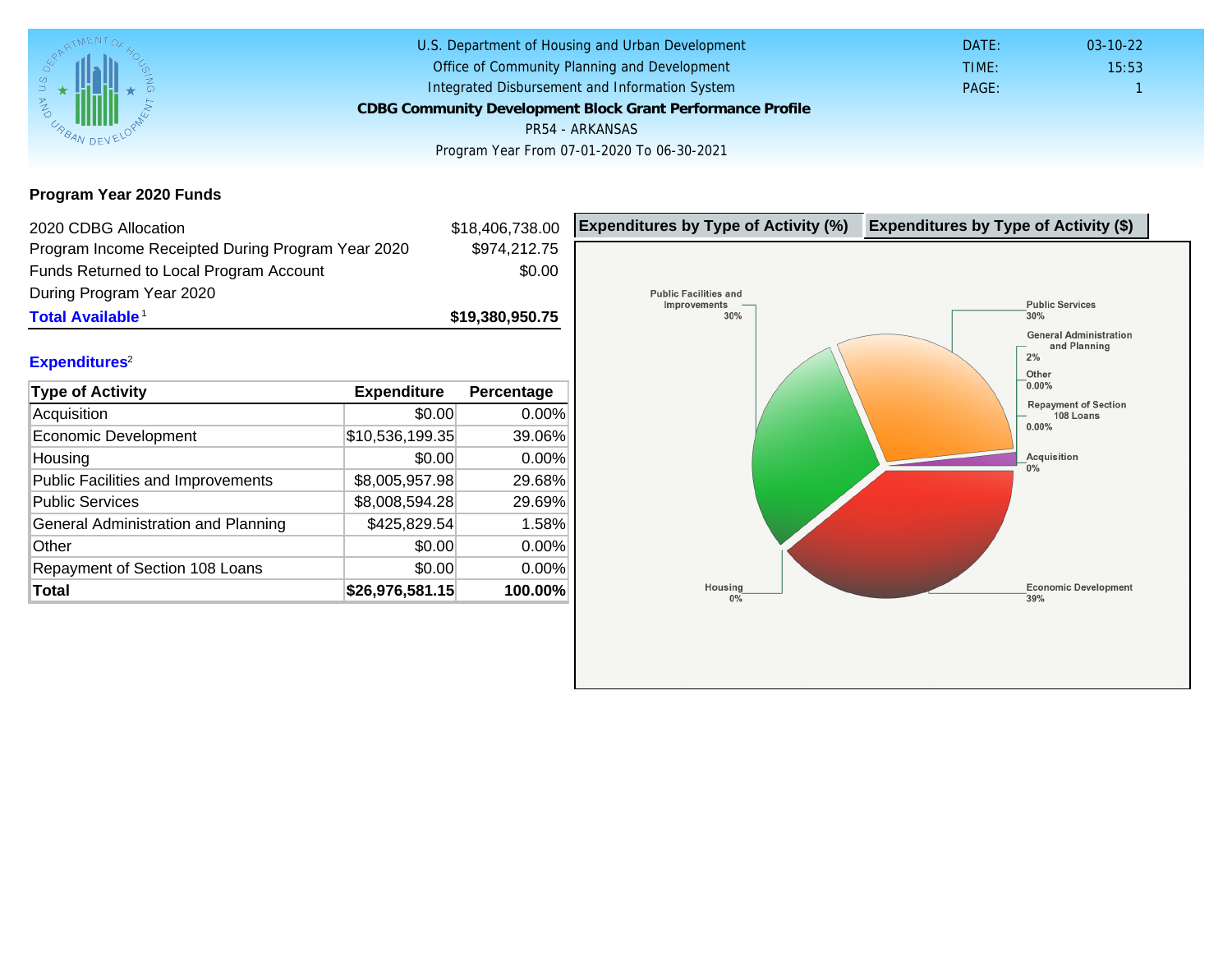## Program Targeting

| 1 - Percentage of Expenditures Assisting Low-<br>and Moderate-Income Persons and Households<br>Either Directly or On an Area Basis <sup>3</sup>                                                                                | 80.97%   |
|--------------------------------------------------------------------------------------------------------------------------------------------------------------------------------------------------------------------------------|----------|
| 2 - Percentage of Expenditures That Benefit<br>Low/Mod Income Areas                                                                                                                                                            | 35.80%   |
| 3 -Percentage of Expenditures That Aid in The<br>Prevention or Elimination of Slum or Blight                                                                                                                                   | $0.00\%$ |
| 4 - Percentage of Expenditures Addressing<br><b>Urgent Needs</b>                                                                                                                                                               | 19.03%   |
| 5 - Funds Expended in Neighborhood<br>(Community For State) Revitalization Strategy<br>Areas and by Community Development<br>Financial Institution.<br>6-Percentage of Funds Expended in<br>Neighborhood (Community For State) | \$0.00   |
| Revitalization Strategy Areas and by Community<br>Development Financial Institution                                                                                                                                            | 0.00%    |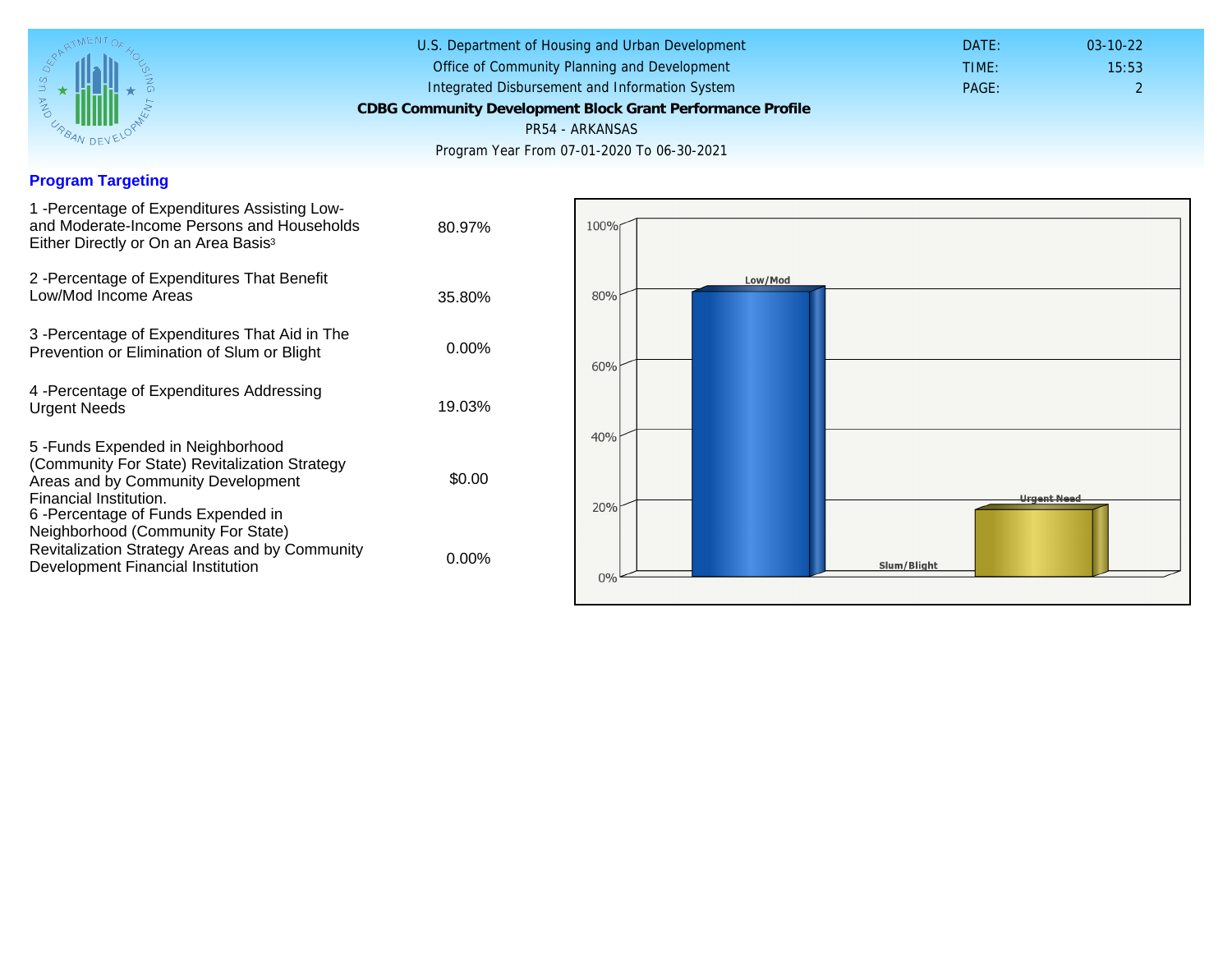## CDBG Beneficiaries by Racial/Ethnic Category <sup>4</sup>

| Race                                              | Total    | Hispanic |
|---------------------------------------------------|----------|----------|
| White                                             | $0.00\%$ | $0.00\%$ |
| Black/African American                            | 0.00%    | $0.00\%$ |
| Asian                                             | $0.00\%$ | $0.00\%$ |
| American Indian/Alaskan Native                    | 0.00%    | $0.00\%$ |
| Native Hawaiian/Other Pacific Islander            | $0.00\%$ | $0.00\%$ |
| American Indian/Alaskan Native & White            | $0.00\%$ | $0.00\%$ |
| Asian & White                                     | $0.00\%$ | $0.00\%$ |
| Black/African American & White                    | 0.00%    | 0.00%    |
| Amer. Indian/Alaskan Native & Black/African Amer. | $0.00\%$ | $0.00\%$ |
| <b>Other multi-racial</b>                         | $0.00\%$ | 0.00%    |
| Asian/Pacific Islander (valid until 03-31-04)     | $0.00\%$ | 0.00%    |
| Hispanic (valid until 03-31-04)                   | 0.00%    | 0.00%    |

## Income of CDBG Beneficiaries

| Income Level                          | Percentage |
|---------------------------------------|------------|
| Extremely Low Income (<=30%)          | $0.00\%$   |
| Low Income (30-50%)                   | $0.00\%$   |
| Moderate Income (50-80%)              | $0.00\%$   |
| Total Low and Moderate Income (<=80%) | $0.00\%$   |
| Non Low and Moderate Income (>80%)    | 0.00%      |